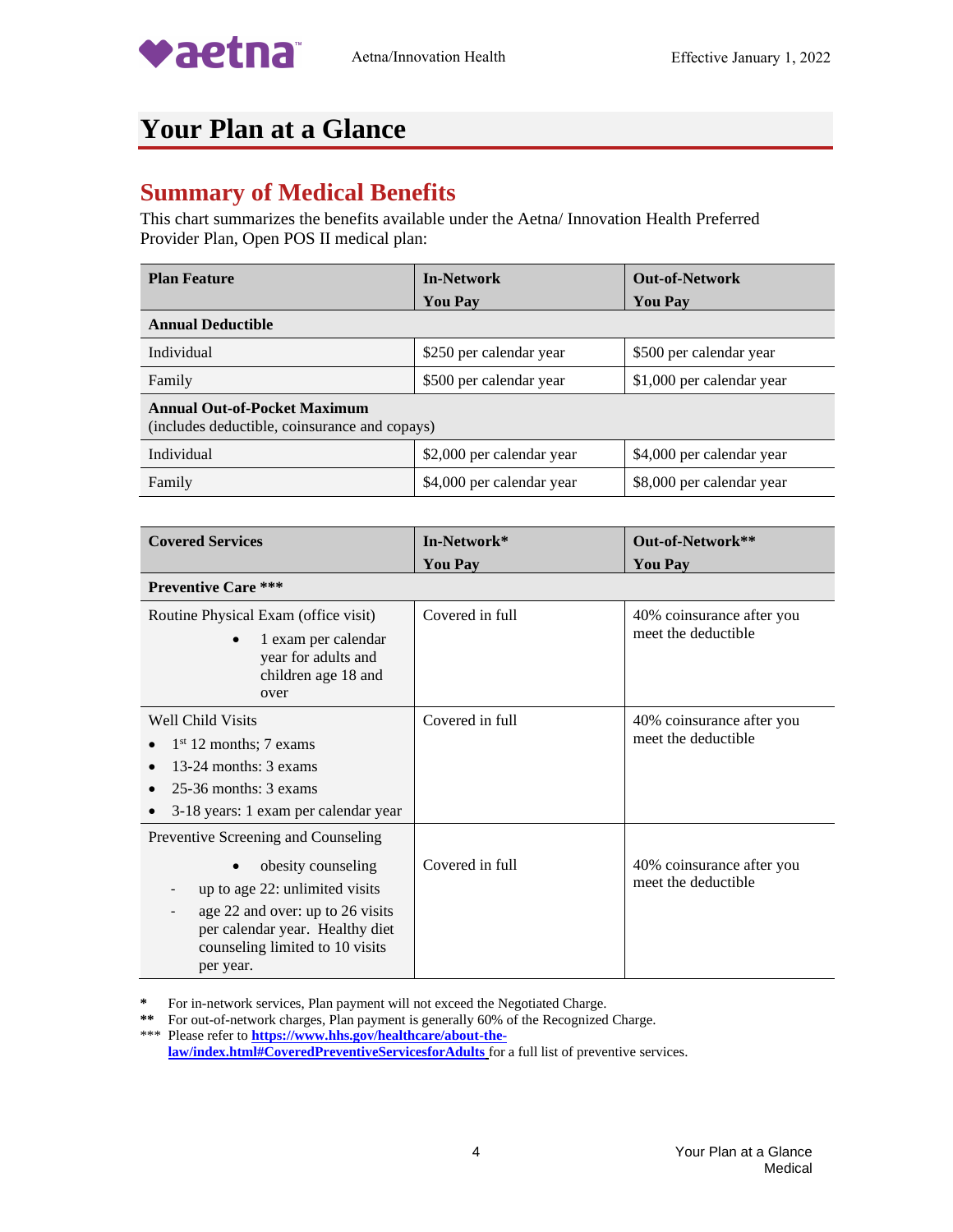

| <b>Covered Services</b>                                                                                                                                                                                         | In-Network*                                 | Out-of-Network**                                 |
|-----------------------------------------------------------------------------------------------------------------------------------------------------------------------------------------------------------------|---------------------------------------------|--------------------------------------------------|
|                                                                                                                                                                                                                 | <b>You Pay</b>                              | <b>You Pay</b>                                   |
| Preventive Screening and Counseling<br>(cont'd)                                                                                                                                                                 |                                             |                                                  |
| tobacco use preventive<br>$\bullet$<br>counseling                                                                                                                                                               | Covered in full                             | 40% coinsurance after you<br>meet the deductible |
| up to 8 counseling sessions per<br>calendar year                                                                                                                                                                |                                             |                                                  |
| alcohol/drug abuse<br>$\bullet$<br>counseling:                                                                                                                                                                  | Covered in full                             | 40% coinsurance after you<br>meet the deductible |
| up to 5 visits per calendar year<br>(Also see the Behavioral Health<br>Care section for additional<br>benefits)                                                                                                 |                                             |                                                  |
| Female Contraceptive Counseling                                                                                                                                                                                 | Covered in full                             | 40% coinsurance after you<br>meet the deductible |
| Contraceptive Counseling Services -<br>Maximum Visits either in a group or<br>individual setting                                                                                                                | $2*$ visits per 12 months                   | $2*$ visits per 12 months                        |
| *Important Note: Visits in excess of the<br><b>Contraceptive Counseling Services</b><br>Maximum as shown above are covered<br>under the Physician Services office visit<br>section of the Schedule of Benefits. |                                             |                                                  |
| Contraceptive Devices and Injectables<br>(provided and billed by your physician<br>include insertion/administration)                                                                                            |                                             |                                                  |
| generic<br>devices/injectables and<br>devices with no<br>generic equivalent                                                                                                                                     | Covered in full                             | 40% coinsurance after you<br>meet the deductible |
| brand-name                                                                                                                                                                                                      | \$20 copay after you meet the<br>deductible | 40% coinsurance after you<br>meet the deductible |

**\*\*** For out-of-network charges, Plan payment is generally 60% of the Recognized Charge. \*\*\* Please refer to **[https://www.hhs.gov/healthcare/about-the-](https://www.hhs.gov/healthcare/about-the-law/index.html#CoveredPreventiveServicesforAdults)**

**[law/index.html#CoveredPreventiveServicesforAdults](https://www.hhs.gov/healthcare/about-the-law/index.html#CoveredPreventiveServicesforAdults)** for a full list of preventive services.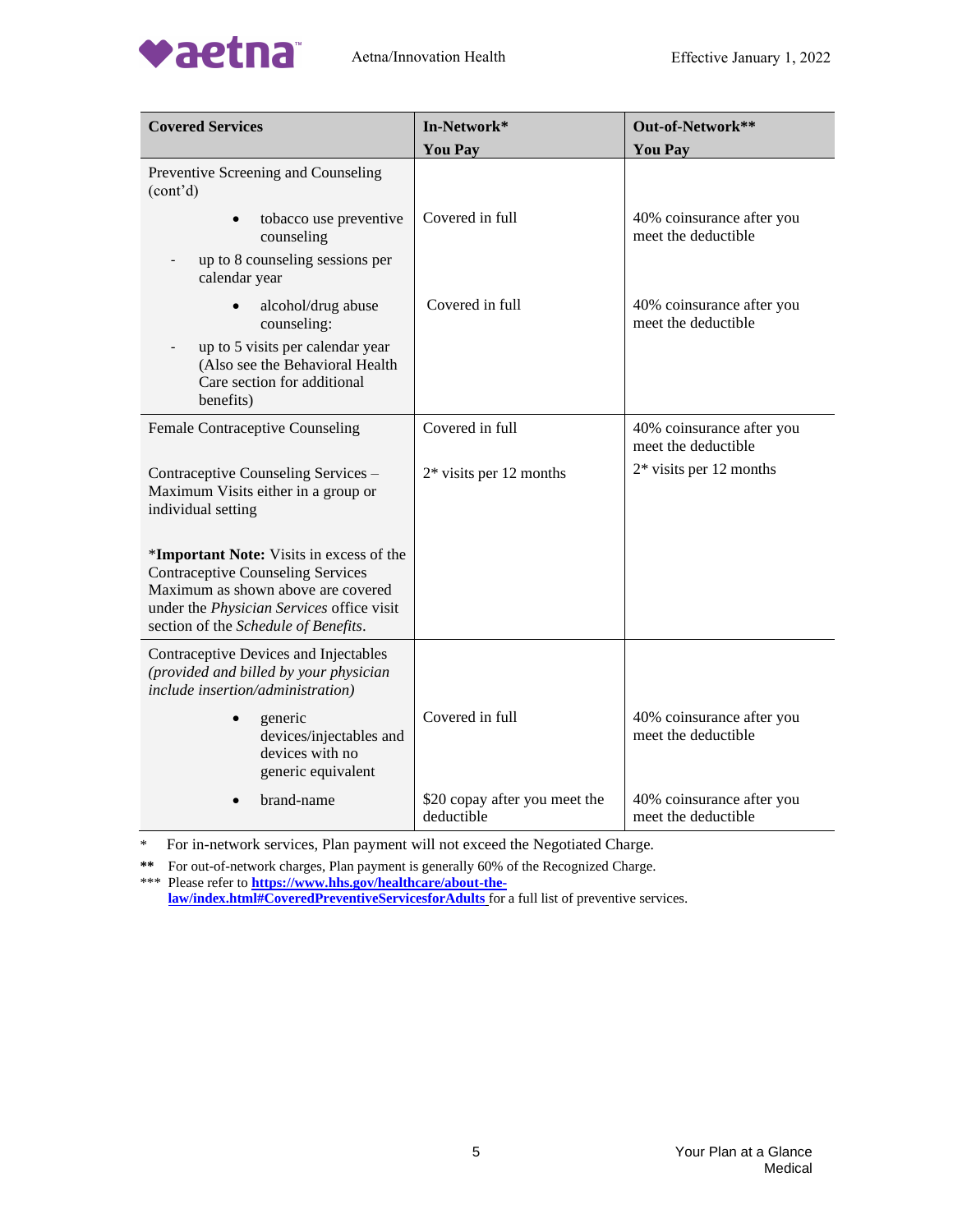

vaetna



| <b>Covered Services</b>                                                                                                                                | In-Network*     | Out-of-Network**                                 |
|--------------------------------------------------------------------------------------------------------------------------------------------------------|-----------------|--------------------------------------------------|
|                                                                                                                                                        | <b>You Pay</b>  | <b>You Pay</b>                                   |
| <b>Routine Prostate Screening</b>                                                                                                                      | Covered in full | 40% coinsurance after you<br>meet the deductible |
| <b>Routine Colorectal Cancer Screening</b><br>(average-risk members aged 45 years<br>and older when these tests are<br>recommended by their physician) | Covered in full | 40% coinsurance after you<br>meet the deductible |
| Colonoscopy: 1 every<br>10 years or                                                                                                                    |                 |                                                  |
| CT Colonography (virtual<br>colonoscopy): 1 every 5 years or                                                                                           |                 |                                                  |
| Double contrast barium enema<br>(DCBE): 1 every 5 years or                                                                                             |                 |                                                  |
| Sigmoidoscopy: 1 every 5 years or                                                                                                                      |                 |                                                  |
| Immunohistochemical or guaiac-<br>based fecal occult blood testing<br>(FOBT): every year or                                                            |                 |                                                  |
| Stool DNA (FIT-DNA,<br>Cologuard): 1 every 3 years                                                                                                     |                 |                                                  |
| *Important Note: Please refer to<br>Clinical Policy Bulletin 0516 for<br>additional information.                                                       |                 |                                                  |
| Routine Annual Ob/Gyn Exam<br>(includes one Pap smear and related lab<br>fees)                                                                         | Covered in full | 40% coinsurance after you<br>meet the deductible |
| 1 exam per calendar year                                                                                                                               |                 |                                                  |
| Routine Mammogram                                                                                                                                      | Covered in full | 40% coinsurance after you<br>meet the deductible |
| Routine Lung Cancer Screening<br>1 screening per<br>calendar year,<br>beginning at age 55                                                              | Covered in full | 40% coinsurance after you<br>meet the deductible |

For in-network services, Plan payment will not exceed the Negotiated Charge.

**\*\*** For out-of-network charges, Plan payment is generally 60% of the Recognized Charge. \*\*\* Please refer to **[https://www.hhs.gov/healthcare/about-the-](https://www.hhs.gov/healthcare/about-the-law/index.html#CoveredPreventiveServicesforAdults)**

**[law/index.html#CoveredPreventiveServicesforAdults](https://www.hhs.gov/healthcare/about-the-law/index.html#CoveredPreventiveServicesforAdults)** for a full list of preventive services.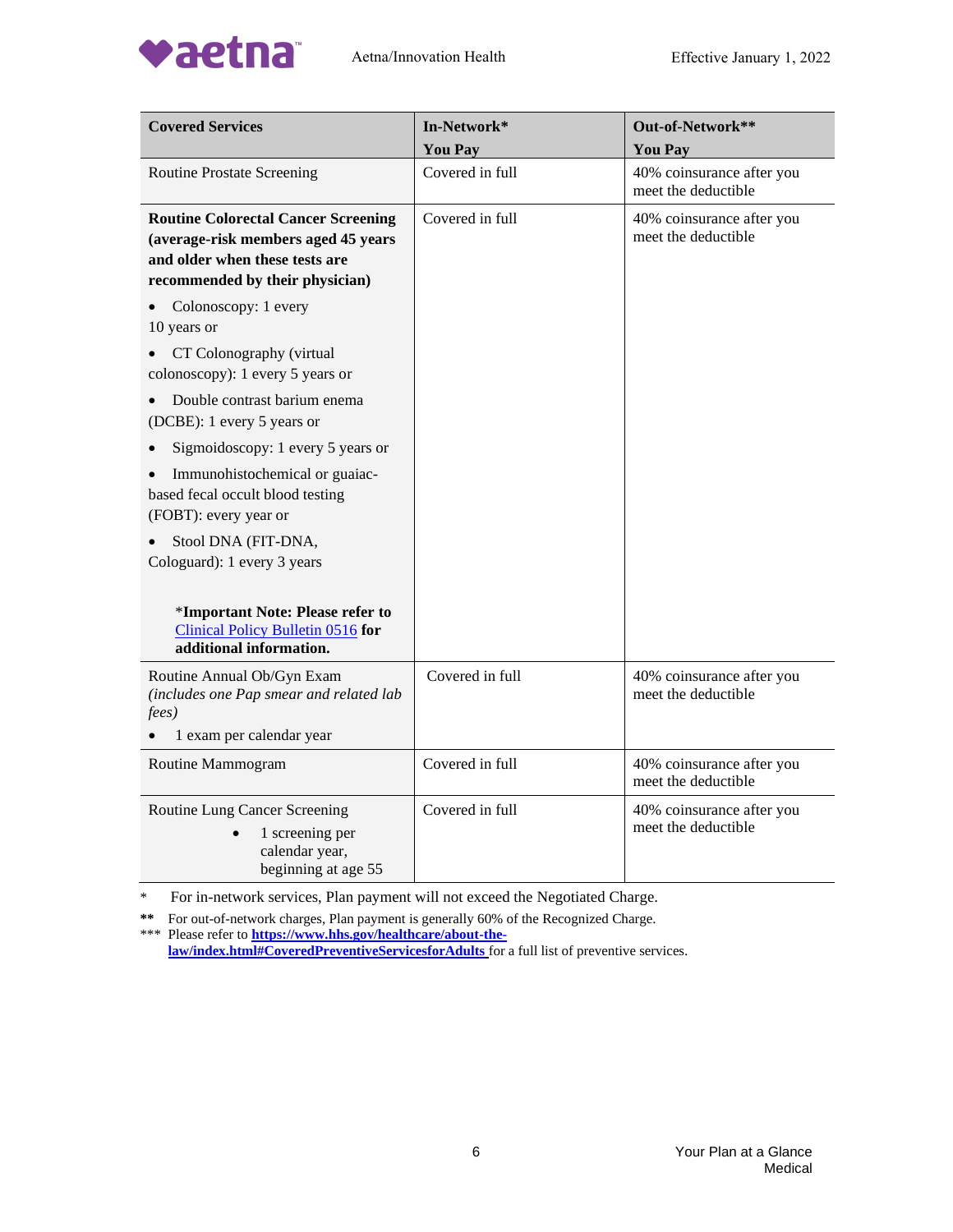

| <b>Covered Services</b>                                                        | In-Network*                                                                                                                                                                                                                                                                                                                               | Out-of-Network**                                                                                                                                                                                                           |  |
|--------------------------------------------------------------------------------|-------------------------------------------------------------------------------------------------------------------------------------------------------------------------------------------------------------------------------------------------------------------------------------------------------------------------------------------|----------------------------------------------------------------------------------------------------------------------------------------------------------------------------------------------------------------------------|--|
|                                                                                | <b>You Pay</b>                                                                                                                                                                                                                                                                                                                            | <b>You Pay</b>                                                                                                                                                                                                             |  |
| <b>Vision and Hearing</b>                                                      |                                                                                                                                                                                                                                                                                                                                           |                                                                                                                                                                                                                            |  |
| <b>Routine Vision Services</b>                                                 | Covered by the Aetna Vision Preferred Plan. Refer to the<br>Summary of Aetna Vision Preferred <sup>SM</sup> Benefits for more<br>information.                                                                                                                                                                                             |                                                                                                                                                                                                                            |  |
| <b>Routine Hearing Exams</b>                                                   | \$20 copay per visit after you<br>meet the deductible                                                                                                                                                                                                                                                                                     | 40% coinsurance after you<br>meet the deductible                                                                                                                                                                           |  |
| <b>Hearing Aids</b>                                                            |                                                                                                                                                                                                                                                                                                                                           |                                                                                                                                                                                                                            |  |
| hearing aid evaluation<br>$\bullet$                                            | \$20 copay per visit after you<br>meet the deductible                                                                                                                                                                                                                                                                                     | 40% coinsurance after you<br>meet the deductible                                                                                                                                                                           |  |
| hearing aids (adults<br>and children)                                          | 10% coinsurance after you<br>meet the deductible                                                                                                                                                                                                                                                                                          | 40% coinsurance after you<br>meet the deductible                                                                                                                                                                           |  |
|                                                                                | 1 per ear every 36 months;<br>\$1,500 max                                                                                                                                                                                                                                                                                                 | 1 per ear every 36 months;<br>\$1,500 max                                                                                                                                                                                  |  |
| <b>Outpatient Care</b>                                                         |                                                                                                                                                                                                                                                                                                                                           |                                                                                                                                                                                                                            |  |
| Office Visit: Primary Care Physician                                           | \$20 copay per visit after you<br>meet the deductible                                                                                                                                                                                                                                                                                     | 40% coinsurance after you<br>meet the deductible                                                                                                                                                                           |  |
| Office Visit: Specialist                                                       | \$20 copay per visit after you<br>meet the deductible                                                                                                                                                                                                                                                                                     | 40% coinsurance after you<br>meet the deductible                                                                                                                                                                           |  |
| <b>Allergy Testing</b>                                                         | \$20 copay per visit after you<br>meet the deductible                                                                                                                                                                                                                                                                                     | 40% coinsurance after you<br>meet the deductible                                                                                                                                                                           |  |
| Allergy Injections/Treatment<br>(including serum)                              | \$20 copay per visit after you<br>meet the deductible. Covered<br>in full after deductible for<br>injections if no office visit is<br>billed.                                                                                                                                                                                             | 40% coinsurance after you<br>meet the deductible                                                                                                                                                                           |  |
| <b>Outpatient Prescription Drugs</b><br>(non-self-injectable medications only) | Drug: 10% coinsurance after<br>you meet the deductible if<br>shipped to home address.<br>Covered in full after the<br>deductible when medication is<br>shipped for administration at<br>your physician's office.<br>Administration: \$20 copay per<br>visit after you meet the<br>deductible for injection in<br>your physician's office. | Drug: These injectable drugs<br>must be purchased through<br><b>CVS Caremark Specialty</b><br>Pharmacy<br>Administration: 40%<br>coinsurance after you meet the<br>deductible for injection in<br>your physician's office. |  |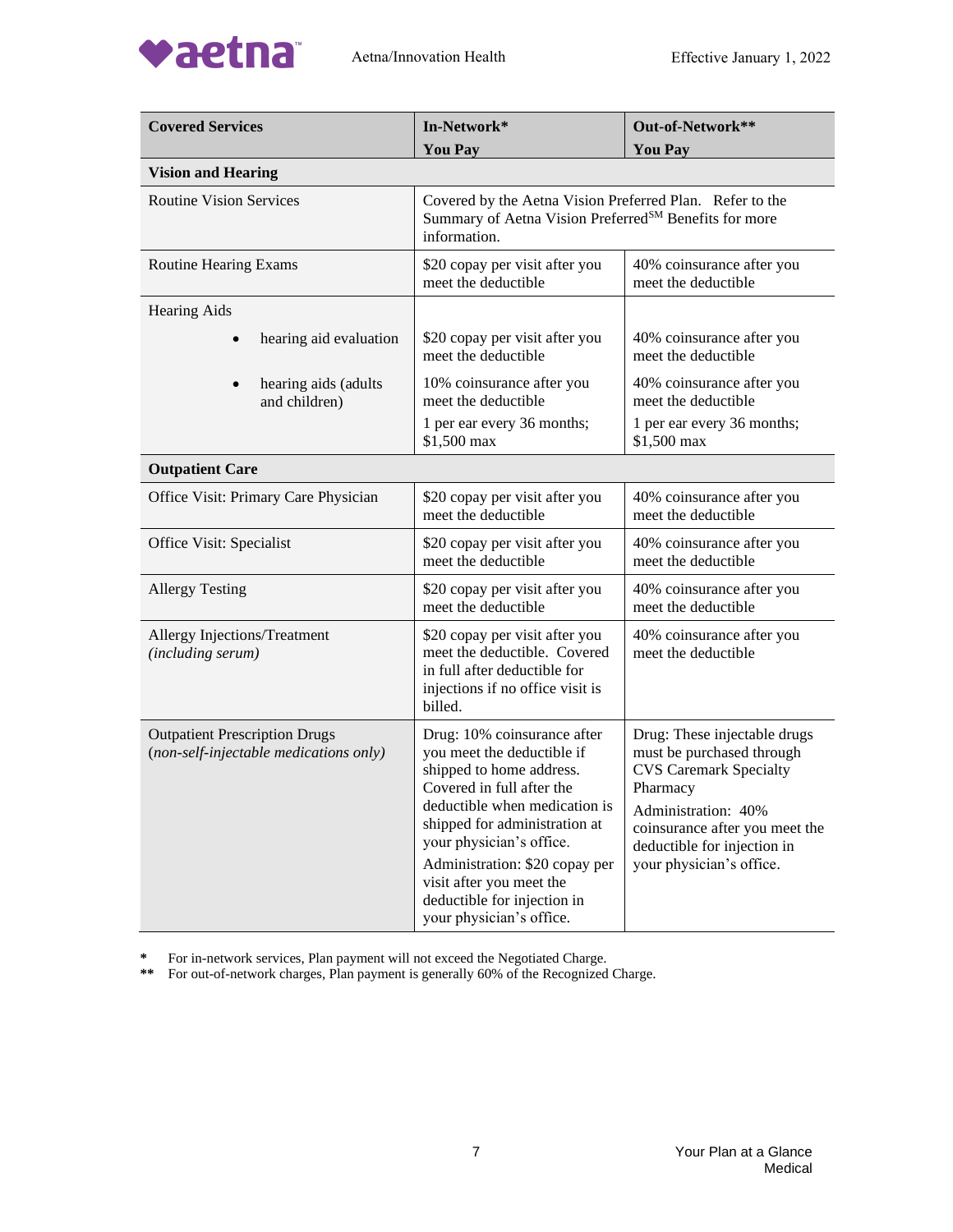

| <b>Covered Services</b>                                                                                                                              | In-Network*<br><b>You Pay</b>                                                                                                                                                               | Out-of-Network**<br><b>You Pay</b>                                                             |
|------------------------------------------------------------------------------------------------------------------------------------------------------|---------------------------------------------------------------------------------------------------------------------------------------------------------------------------------------------|------------------------------------------------------------------------------------------------|
| <b>Family Planning and Maternity</b>                                                                                                                 |                                                                                                                                                                                             |                                                                                                |
| <b>Maternity Care</b>                                                                                                                                |                                                                                                                                                                                             |                                                                                                |
| routine prenatal and<br>postnatal office visits                                                                                                      | Covered in full                                                                                                                                                                             | 40% coinsurance after you<br>meet the deductible                                               |
| delivery (hospital<br>charges)                                                                                                                       | After you meet the deductible,<br>you pay \$150 per confinement<br>copay, then 10% coinsurance                                                                                              | After you meet the deductible,<br>you pay \$150 per confinement<br>copay, then 40% coinsurance |
| <b>Lactation Support Services</b><br>(services available during pregnancy or<br>post-partum)                                                         | Covered in full                                                                                                                                                                             | 40% coinsurance after you<br>meet the deductible                                               |
| up to $6*$ visits for<br>lactation counseling<br>services per 12 months                                                                              |                                                                                                                                                                                             |                                                                                                |
| *Important Note: Additional visits are<br>covered as physician's office visits,<br>subject to the applicable deductible,<br>coinsurance and/or copay |                                                                                                                                                                                             |                                                                                                |
| <b>Voluntary Sterilization</b>                                                                                                                       |                                                                                                                                                                                             |                                                                                                |
| physician's office                                                                                                                                   | \$20 copay per visit after you<br>meet the deductible (member<br>deductible and copay waived<br>for tubal ligation)                                                                         | 40% coinsurance after you<br>meet the deductible                                               |
| outpatient facility                                                                                                                                  | 10% coinsurance after you<br>meet the deductible (member<br>deductible and coinsurance<br>waived for tubal ligation)                                                                        | 40% coinsurance after you<br>meet the deductible                                               |
| <b>Infertility Services</b>                                                                                                                          | If eligible, covered services include:                                                                                                                                                      |                                                                                                |
|                                                                                                                                                      | diagnosis and treatment of the underlying<br>cause of infertility<br>advanced reproductive technologies                                                                                     |                                                                                                |
|                                                                                                                                                      | Infertility services are subject to a \$100,000 lifetime maximum<br>across all FCPS self-insured plans. Refer to the Clinical Policy<br>Bulletins for more information on covered services. |                                                                                                |
| physician's office                                                                                                                                   | \$20 copay per visit after you<br>meet the deductible                                                                                                                                       | 40% coinsurance after you<br>meet the deductible                                               |
| outpatient facility                                                                                                                                  | 10% coinsurance after you<br>meet the deductible                                                                                                                                            | 40% coinsurance after you<br>meet the deductible                                               |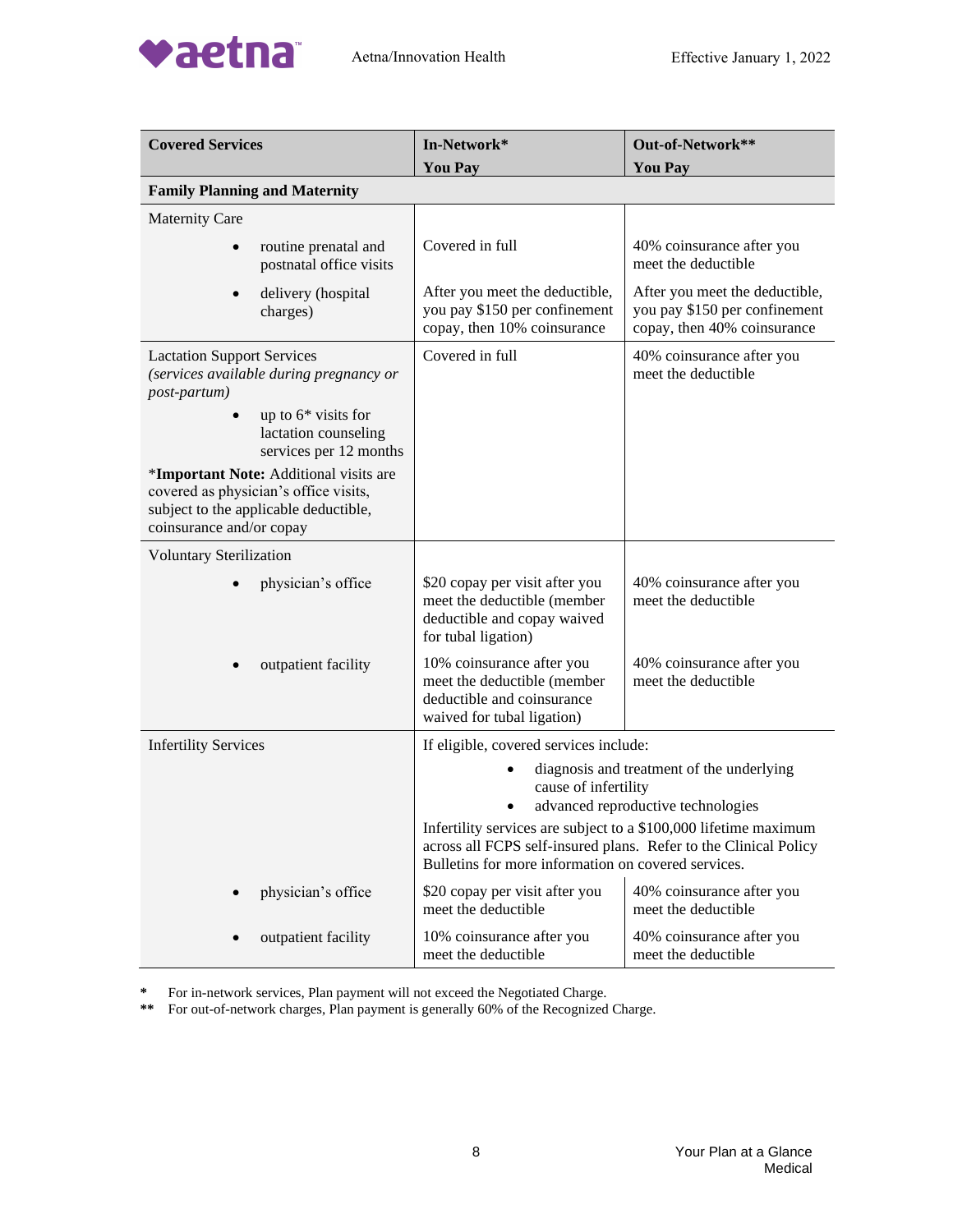

| <b>Covered Services</b>                                                                                                                                                                                                                     | In-Network*<br><b>You Pay</b>                                                                                                                                                                   | Out-of-Network**<br><b>You Pay</b>                                                                                                                                                              |
|---------------------------------------------------------------------------------------------------------------------------------------------------------------------------------------------------------------------------------------------|-------------------------------------------------------------------------------------------------------------------------------------------------------------------------------------------------|-------------------------------------------------------------------------------------------------------------------------------------------------------------------------------------------------|
| <b>Hospital Care</b>                                                                                                                                                                                                                        |                                                                                                                                                                                                 |                                                                                                                                                                                                 |
| <b>Inpatient Facility Copay</b>                                                                                                                                                                                                             | \$150 per confinement                                                                                                                                                                           | \$150 per confinement                                                                                                                                                                           |
| <b>Inpatient Care</b><br>(room and board are covered up to the<br>hospital's semi-private room rate; also<br>includes physician services and<br>anesthesiologist)                                                                           | After you meet the deductible,<br>you pay \$150 per confinement<br>copay, then 10% coinsurance                                                                                                  | After you meet the deductible,<br>you pay \$150 per confinement<br>copay, then 40% coinsurance                                                                                                  |
| <b>Outpatient Care</b>                                                                                                                                                                                                                      | 10% coinsurance after you<br>meet the deductible                                                                                                                                                | 40% coinsurance after you<br>meet the deductible                                                                                                                                                |
| <b>Outpatient Surgery</b>                                                                                                                                                                                                                   |                                                                                                                                                                                                 |                                                                                                                                                                                                 |
| <b>Outpatient Surgery</b>                                                                                                                                                                                                                   |                                                                                                                                                                                                 |                                                                                                                                                                                                 |
| physician's office                                                                                                                                                                                                                          | \$20 copay per visit after you<br>meet the deductible                                                                                                                                           | 40% coinsurance after you<br>meet the deductible                                                                                                                                                |
| outpatient facility or<br>freestanding surgical<br>center                                                                                                                                                                                   | 10% coinsurance after you<br>meet the deductible                                                                                                                                                | 40% coinsurance after you<br>meet the deductible                                                                                                                                                |
| <b>Alternatives to Inpatient Hospital Care</b>                                                                                                                                                                                              |                                                                                                                                                                                                 |                                                                                                                                                                                                 |
| <b>Skilled Nursing Facility Care</b><br>up to a maximum of<br>120 days per<br>confinement<br>inpatient rehabilitation<br>$\bullet$<br>up to a maximum of 90<br>days per confinement.<br><b>Requires Utilization</b><br>Management approval. | After you meet the deductible,<br>you pay \$150 per confinement<br>copay, then 10% coinsurance.<br>Copay waived if you transfer<br>directly from covered inpatient<br>care in another facility. | After you meet the deductible,<br>you pay \$150 per confinement<br>copay, then 40% coinsurance.<br>Copay waived if you transfer<br>directly from covered inpatient<br>care in another facility. |
| Home Health Care<br>up to 90 visits per<br>calendar year                                                                                                                                                                                    | 10% coinsurance after you<br>meet the deductible                                                                                                                                                | 40% coinsurance after you<br>meet the deductible                                                                                                                                                |
| <b>Private Duty Nursing</b><br>up to 360 8-hour shifts<br>per calendar year                                                                                                                                                                 | 10% coinsurance after you<br>meet the deductible                                                                                                                                                | 40% coinsurance after you<br>meet the deductible                                                                                                                                                |
| Hospice Care                                                                                                                                                                                                                                | Inpatient: After you meet the<br>deductible, you pay \$150 per<br>confinement copay, then 10%<br>coinsurance<br>Alternative settings: 10%                                                       | Inpatient: After you meet the<br>deductible, you pay \$150 per<br>confinement copay, then 40%<br>coinsurance<br>Alternative settings: 40%                                                       |
|                                                                                                                                                                                                                                             | coinsurance after you meet the<br>deductible                                                                                                                                                    | coinsurance after you meet the<br>deductible                                                                                                                                                    |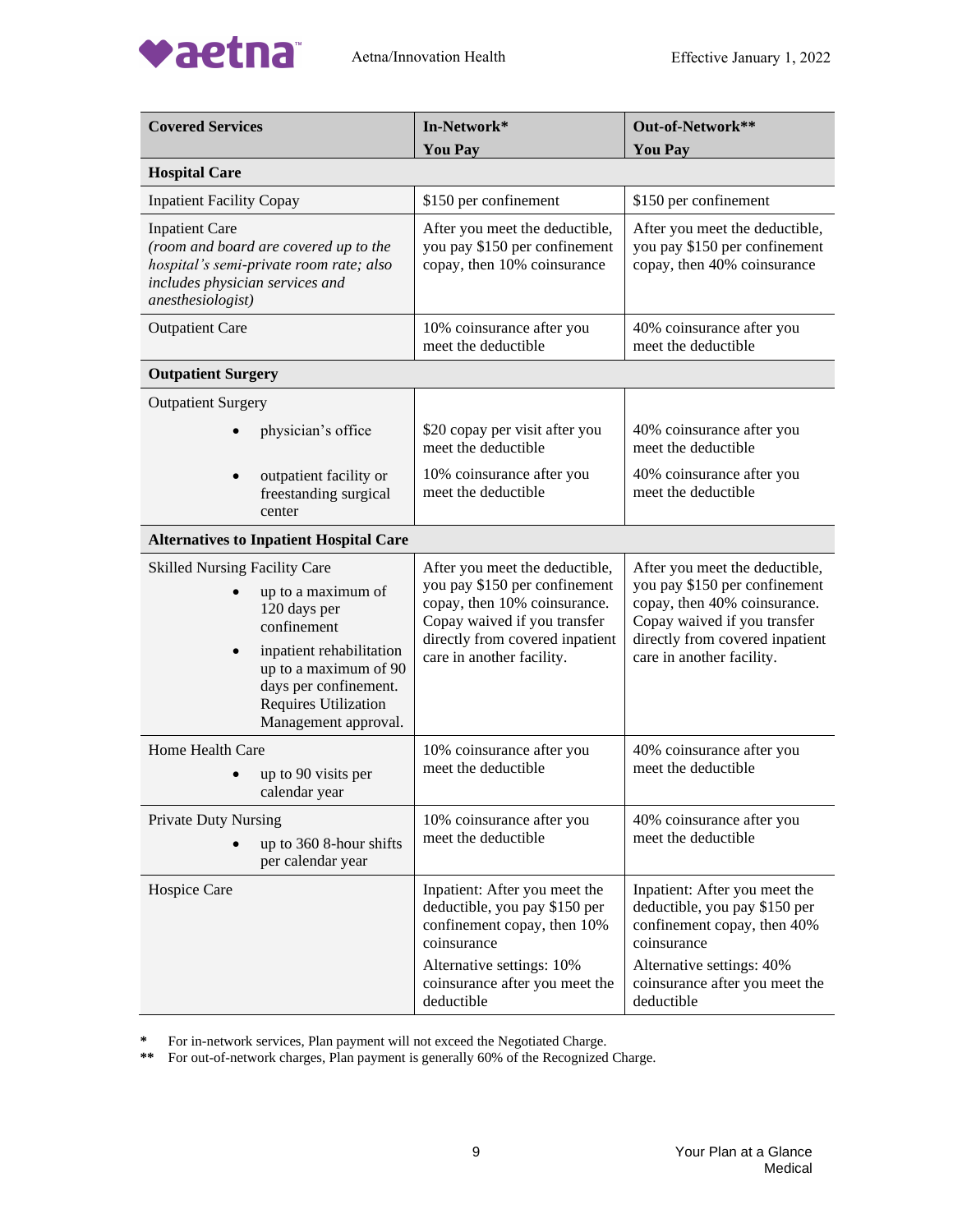

| <b>Covered Services</b>                                                                | In-Network*                                                                                                                     | Out-of-Network**                                                                                                                |
|----------------------------------------------------------------------------------------|---------------------------------------------------------------------------------------------------------------------------------|---------------------------------------------------------------------------------------------------------------------------------|
|                                                                                        | You Pay                                                                                                                         | You Pay                                                                                                                         |
| <b>Emergency and Urgent Care</b>                                                       |                                                                                                                                 |                                                                                                                                 |
| <b>Emergency Room</b>                                                                  |                                                                                                                                 |                                                                                                                                 |
| emergency care                                                                         | \$250 copay per visit, then<br>10% coinsurance for all<br>services after you meet the<br>deductible<br>Copay waived if admitted | \$250 copay per visit, then<br>10% coinsurance for all<br>services after you meet the<br>deductible<br>Copay waived if admitted |
| non-emergency care                                                                     | Not covered                                                                                                                     | Not covered                                                                                                                     |
| <b>Urgent Care</b>                                                                     |                                                                                                                                 |                                                                                                                                 |
| urgent care center                                                                     | 10% coinsurance; no<br>deductible                                                                                               | 10% coinsurance; no<br>deductible                                                                                               |
| Telemedicine (Teladoc)                                                                 | \$20 copay per session; no<br>deductible                                                                                        | Covered through Teladoc<br>only.                                                                                                |
| Telemedicine (other providers)                                                         | \$20 copay per session after<br>you meet the deductible                                                                         | 40% coinsurance after you<br>meet the deductible                                                                                |
| Walk-In Clinic                                                                         | \$20 copay per visit; no<br>deductible                                                                                          | 40% coinsurance no<br>deductible                                                                                                |
| Ambulance                                                                              |                                                                                                                                 |                                                                                                                                 |
| emergency<br>use/medically<br>necessary transport                                      | 10% coinsurance after you<br>meet the deductible                                                                                | 40% coinsurance after you<br>meet the deductible                                                                                |
| non-clinical/not<br>medically necessary<br>use                                         | Not covered                                                                                                                     | Not covered                                                                                                                     |
| <b>Other Covered Expenses</b>                                                          |                                                                                                                                 |                                                                                                                                 |
| Chiropractic Care<br>(Coverage dependent on periodic review<br>for medical necessity.) | \$20 copay per visit after you<br>meet the deductible                                                                           | 40% coinsurance after you<br>meet the deductible                                                                                |
| Complex Imaging<br>(includes MRI, PET scan, and CT scan)                               | \$75 copay after you meet the<br>deductible                                                                                     | 40% coinsurance after you<br>meet the deductible                                                                                |
| Diagnostic X-Ray and Lab Tests                                                         |                                                                                                                                 |                                                                                                                                 |
| billed with physician's<br>office visit                                                | Included with office visit<br>copayment (deductible<br>applies)                                                                 | 40% coinsurance after you<br>meet the deductible                                                                                |
| outpatient hospital or<br>freestanding facility                                        | Covered in full after you meet<br>the deductible                                                                                | 40% coinsurance after you<br>meet the deductible                                                                                |
| Durable Medical Equipment                                                              | 10% coinsurance after you<br>meet the deductible                                                                                | 40% coinsurance after you<br>meet the deductible                                                                                |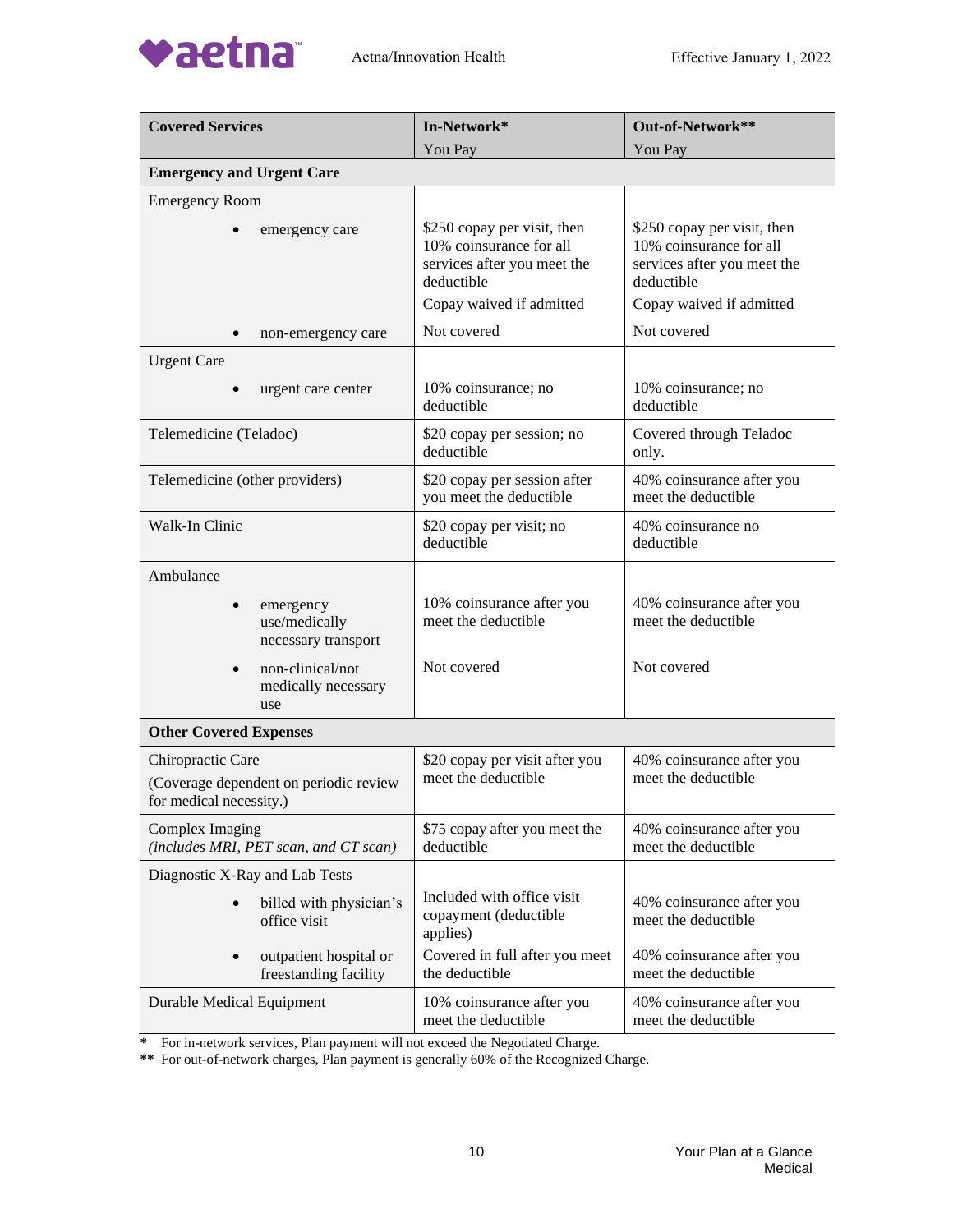

| <b>Covered Services</b>                                                                                                                                                                                                               | In-Network*                                           | Out-of-Network**                                 |
|---------------------------------------------------------------------------------------------------------------------------------------------------------------------------------------------------------------------------------------|-------------------------------------------------------|--------------------------------------------------|
|                                                                                                                                                                                                                                       | <b>You Pay</b>                                        | <b>You Pay</b>                                   |
| Habilitation Therapy Services - Autism<br>Spectrum Disorder<br>(physical, occupational, speech)                                                                                                                                       |                                                       |                                                  |
| office visit<br>No visit limitations                                                                                                                                                                                                  | \$20 copay per visit after you<br>meet the deductible | 40% coinsurance after you<br>meet the deductible |
| Habilitation Therapy Services -<br>Diagnosis other than Autism Spectrum<br>Disorder                                                                                                                                                   |                                                       |                                                  |
| (physical, occupational, speech)<br>Up to 90 visits per calendar year for<br>physical therapy; up to 90 visits per year<br>for occupational therapy; up to 90 visits<br>per year for speech therapy.                                  |                                                       |                                                  |
| office visit                                                                                                                                                                                                                          | \$20 copay per visit after you<br>meet the deductible | 40% coinsurance after you<br>meet the deductible |
| Short-Term Rehabilitation<br>(physical, occupational, speech)                                                                                                                                                                         |                                                       |                                                  |
| Up to 90 visits per calendar year for<br>physical therapy; up to 90 visits per year<br>for occupational therapy; up to 90 visits<br>per year for speech therapy. (Aetna will<br>review periodically to determine<br>appropriateness.) |                                                       |                                                  |
| Office visit                                                                                                                                                                                                                          | \$20 copay per visit after you<br>meet the deductible | 40% coinsurance after you<br>meet the deductible |
| Outpatient hospital or facility                                                                                                                                                                                                       | 10% coinsurance after you<br>meet the deductible      | 40% coinsurance after you<br>meet the deductible |